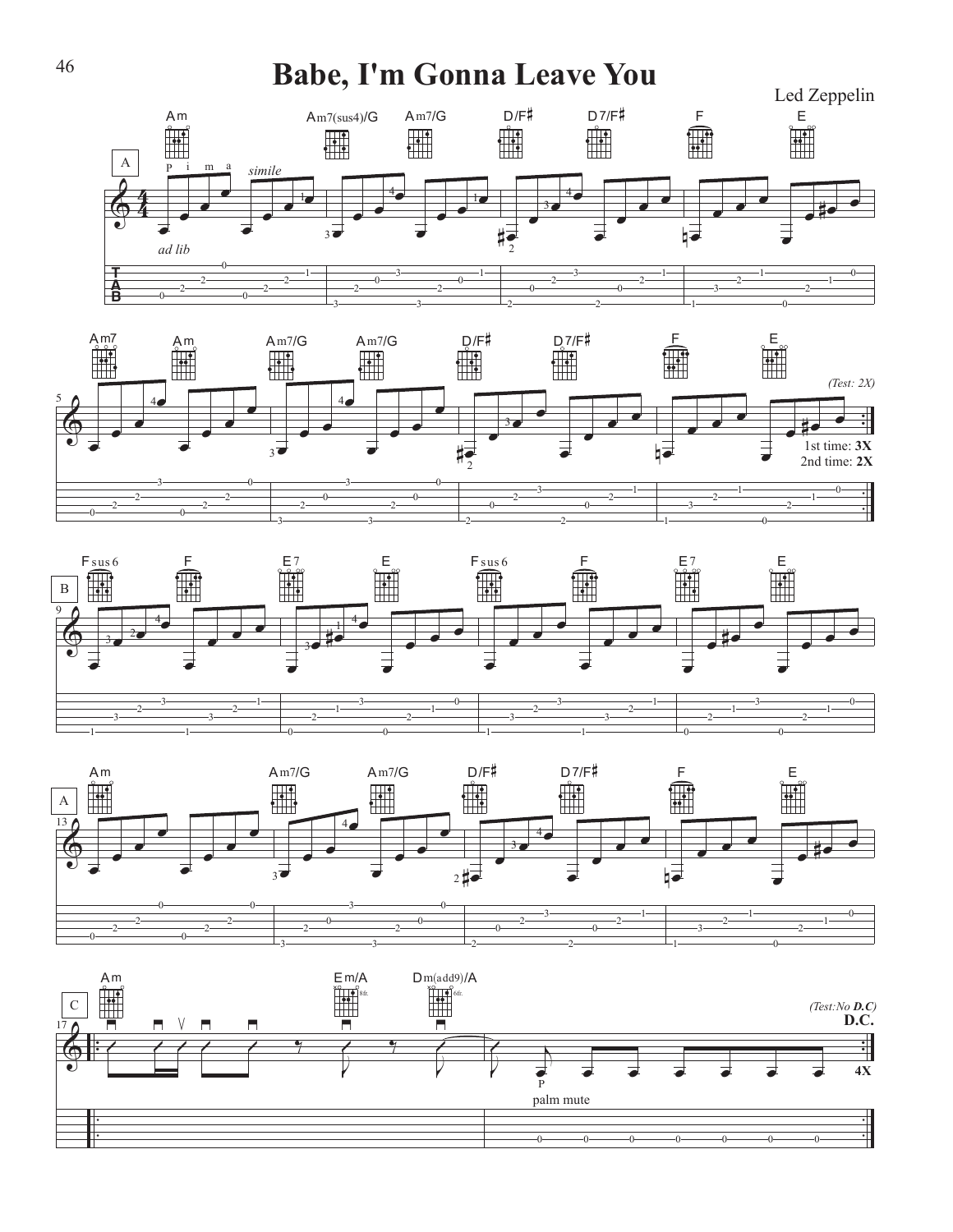











2

2

1

0

3

3